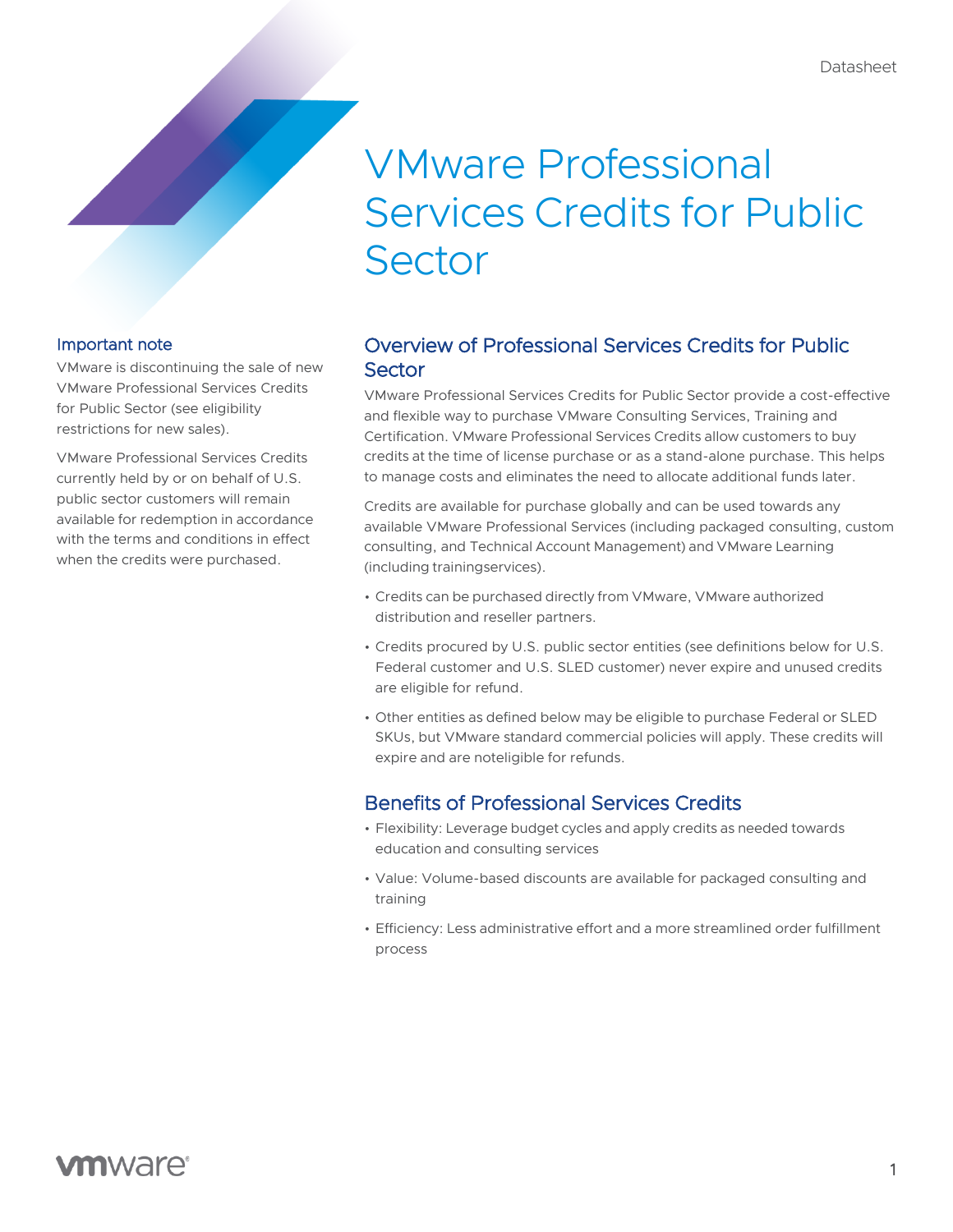| VMware Professional Services Credits list price discount schedule |           |                    |                  |
|-------------------------------------------------------------------|-----------|--------------------|------------------|
| Number of credits                                                 | Discount* | <b>Federal SKU</b> | <b>SLED SKU</b>  |
| $1 - 150$                                                         | O%        | SVC-CR-0-F         | SVC-CR-SLED-0-C  |
| 151-600                                                           | 10%       | SVC-CR-10-F        | SVC-CR-SLED-10-C |
| 601-1200                                                          | 15%       | $SVC-CR-15-F$      | SVC-CR-SLED-15-C |
| 1201-2000                                                         | 20%       | SVC-CR-20-F        | SVC-CR-SLED-20-C |

\*VMware list price discount only.

### How Professional Services Credits work

- Credits account must be activated before credits can be used.
- Credits may be redeemed for VMware Consulting Services and VMware delivered learning courses, as well as training delivered through the VMware Authorized Training Center (VATC) program.
- For packaged consulting and learning offerings, one (1) credit may be redeemed for \$100 USD of VMware list price services.
- For custom consulting engagements credits are applied according to the list price based on volume of purchase.
- For custom consulting engagements a statement of work (SOW) is not required at the time of purchase; however, a signed SOW is required prior to the engagement.
- The Technical Account Management (TAM) services are delivered as at-cost services and credits are applied according to list price by volume.
- Credits may be used towards travel and expense (T&E) and are applied at list price by volume.
- Discounts are not applicable when using Professional Services/Learning credits as payment.
- Instructions for redeeming credits can be found on [VMware Credits.](http://www.vmware.com/go/vmwarecredits)

#### Eligibility restrictions for new sales

VMware Professional Services Credits are not available for purchase by or on behalf of U.S. Federal or territorial government, state governments and local government end customers, except to fulfill:

- (1) quotes issued on or before September 30, 2020, or
- (2) contractual commitments entered on or before September 30, 2020.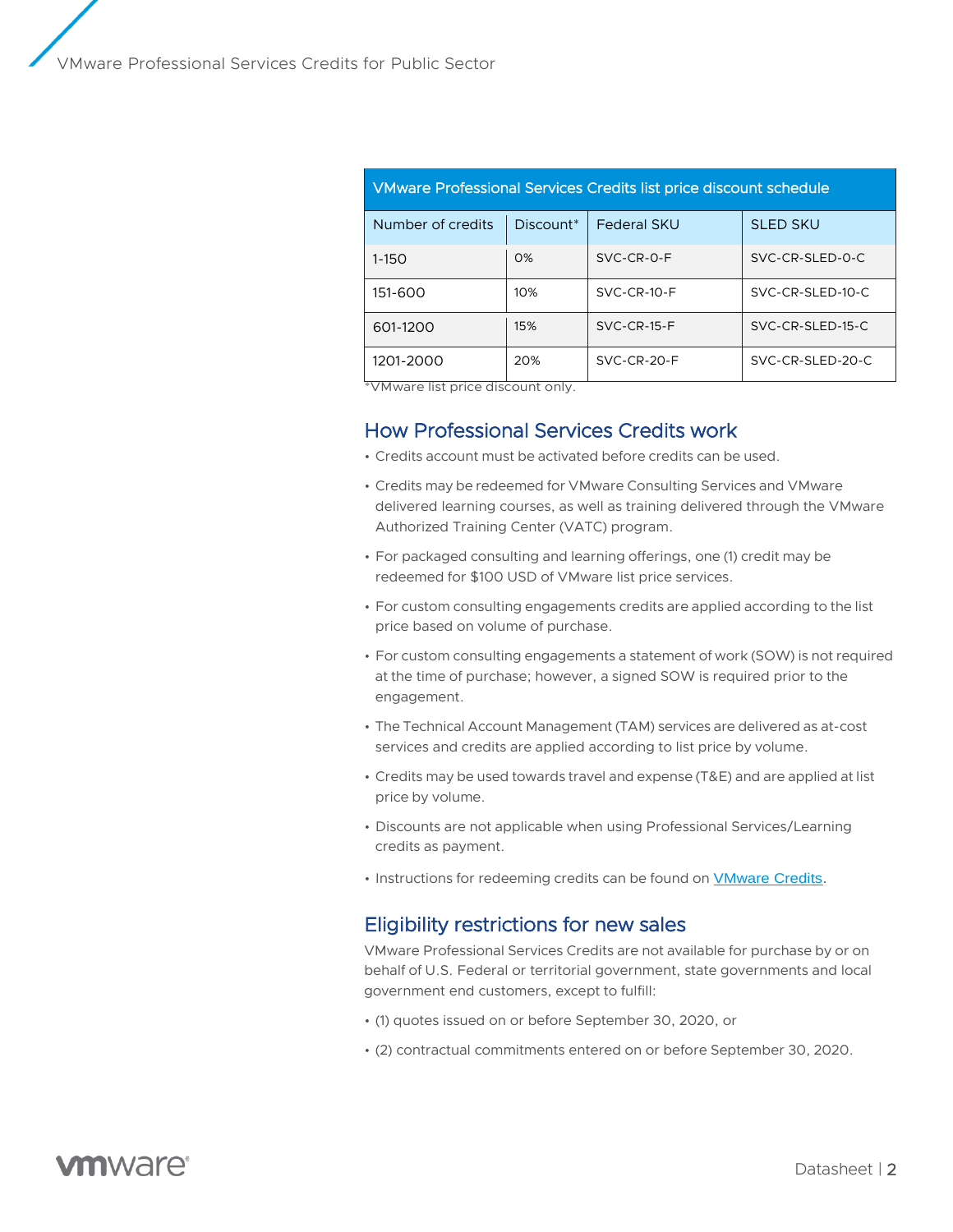U.S. territorial government end customersinclude any non-federal government entities located in American Samoa, Guam, the Northern Mariana Islands, Puerto Rico, and the U.S. Virgin Islands.

Eligibility restrictions apply to purchases by or on behalf of U.S. state and local government end customers. Please contact your VMware representative for more information.

## U.S. Federal customer definition

For purposes of determining eligibility to purchase Federal SKUs (where not prohibited by eligibility restrictions for new sales, above), United States Federal Customer is defined as follows:

- All Federal (executive, legislative or judicial) agencies, departments, commissions, boards, offices, councils, or authorities, including Government agencies as described above situated in U.S. Territories outside the continental United States, hospitals, medicalcenters, and other health facilities operated by U.S. Federal Government agencies.
- All Federally Funded Research and Development Centers (FFRDCs) See [Master Government List of Federally Funded R&D Centers](http://www.nsf.gov/statistics/ffrdclist/) for a current list of FFRDCs.
- Resellers or systems integrators (also referred to as "prime contractors") procuring Professional Services Credits with federal funding for an otherwise qualified Federal Customer end-user(as identified in the first two bullets) may procure Federal SKUs

# U.S. SLED customer definition

For purposes of determining eligibility to purchase SLED SKUs (where not prohibited by eligibility restrictions for new sales, above), United States SLED Customer is defined asfollows:

State & Local government entities such as a municipality, special district city, county or state governmental agency or department, commission, board, office, council, authority, or other agency in the executive, legislative, or judicial branch of state or local government that is created by the constitution or a statute of the governing state, including the district, regional and state administrative offices.

This includes agencies or departments appearing on a state or local government organizational chart. For example, the following are considered State & Local entities:

- Government Employee Retirement Associations/Funds
- Publicly owned utility companies (non-profit organizations that are both governed by locally elected boards of directors and whose facilities are owned by, and operated for, their customers—for example, people's utility districts, municipal utilities, or electric cooperatives)